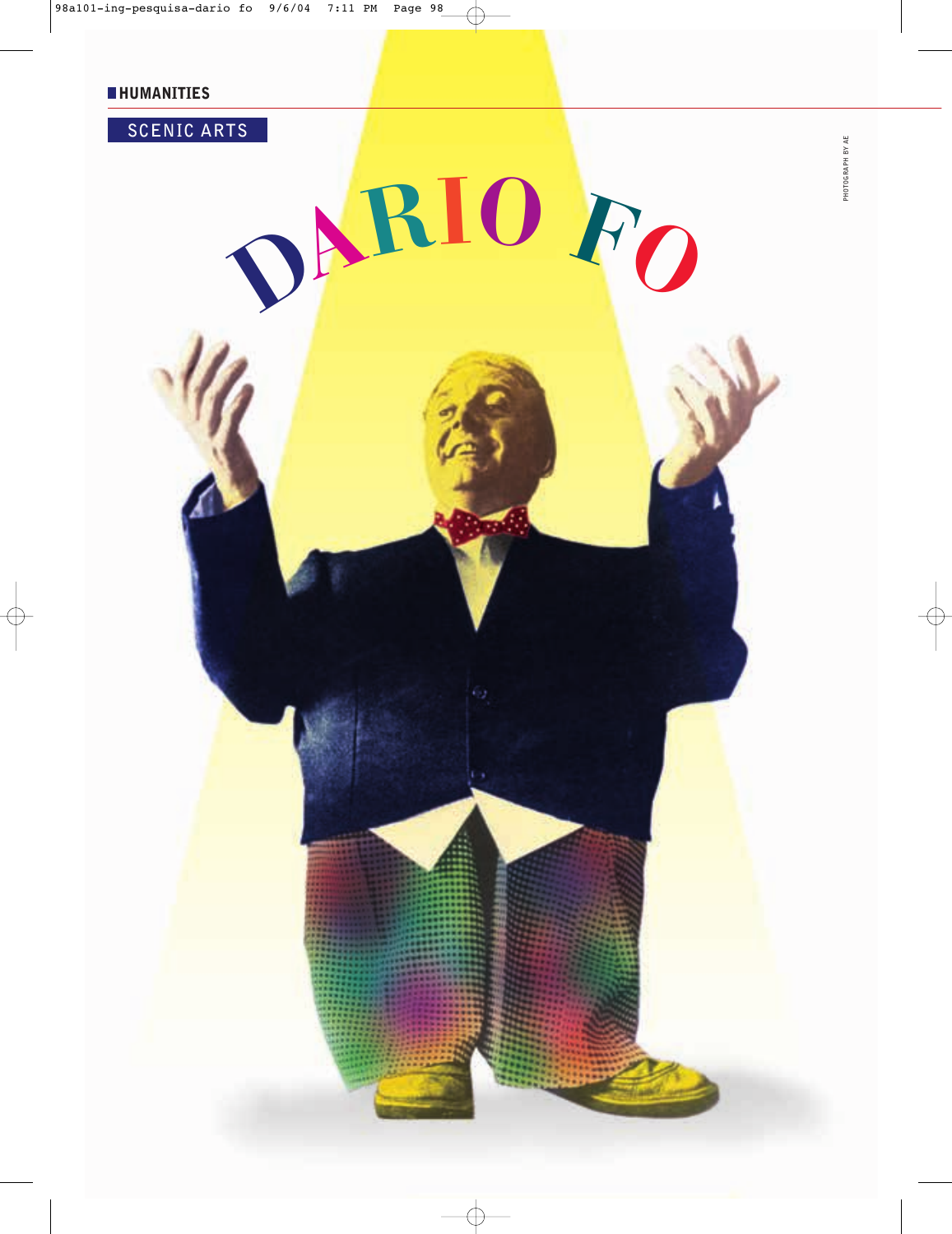A study, now transformed into a book, shows how the Italian dramatist guarantees the perenniality of the political theater

MÁRIO VIANA

*Published in February 2003*

lone on stage, the man in dark clothes talks without stopping, gesticulates a lot, and draws in multitudes. At the age of 77, he holds as if hypnotized audiences of up to lone on stage, the man in dark clothes<br>talks without stopping, gesticula-<br>tes a lot, and draws in multitudes.<br>At the age of 77, he holds as if<br>hypnotized audiences of up to<br>8,000 persons at a single performance. Se-<br>ductiv ductive as few, he transforms himself into each spectator's best friend, to whom he tells, with a microphone, a story that seems to have happened yesterday. If someone in the audience coughs, sneezes or lets a mobile phone ring, the man takes advantage of the fact – and, without losing the gist of what he has been saying for a moment, as if were both naturally interconnected. The public laughs, applauds, and is delighted by Italian Daniel Fo, a master in the almost surgical precision of gestures and in the fabulous art of telling stories. Actor, director, dramatist and, since 1977, Nobel Prize for Literature, Dario Fo also became the subject of studies by Neyde Veneziano, a lecturer in Theater at the Communication Arts School of the University of São Paulo (ECA/USP). Published by Editora Códex, the thesis for a doctorate *Dario Fo's Scene – The Exercise of Imagination*, which enjoyed support from FAPESP, is the first study in Portuguese on the Italian artist.

The first achievement of Neyde Veneziano's research is to throw some light on the work of a professional who is little accustomed to theories. A tireless researcher into the origins of popular comedy, Fo rescued for the contemporary stage some elements lost in the Middle Ages – like the buffoons, the story tellers (or raconteurs, as the professor prefers). He mixed these studies up with signs of more popular comedy, those done in the circus, and threw over everything a strong political seasoning – strong enough to mark his work and to link it to the thinking of the left. For some, this politicized posture could be the reason for a certain aging of the dramatist's work: in Italy, a few universities wage veritable battles against Fo and his dramaturgy of engagement. Others accuse him of being a false revolutionary, as he advocates theses of the left, but does not dispense with the comfortable life, with a Mercedes in the garage, jewelry and other signs of "bourgeois luxury".

In Brazil, this kind of bickering did not catch on, and here he has several defenders. "Dario Fo is one of those artists that give new significance to tradition, in that they put it at a new level, bringing it up to date, but preserving its fundamental constituents," explains Silvana Garcia, supervisory professor in the postgraduate studies program at ECA/USP. "He did this with *commedia dell'arte*, with the medieval comic tradition, with modern mimics, and to all these legacies he added critical political substance, which sends us back to the origins of comedy, Aristophanes." For director Antonio Abujamra, responsible for the first stagings of Dario Fo in Brazil, the Italian author is indispensable."He is an arsenal of popular theater," he explains. "As an author, Fo realized the lack of space there was for those defeated in History and decided to give them a voice in his work."

Abujamra put his signature to two directions of Fo's texts, both at the beginning of the 80s: *Accidental Death of an Anarchist*, starred by Antônio Fagundes and with a full house over seven years; and *An Adult Orgasm Escapes from the Zoo*, a spectacle that served as a springboard for the "essential theater" of actress Denise Stoklos. In both – just as in the whole of the Italian's work – acid humor is a constant. "Dario Fo knows that without humor it is not possible to bear the planet,"Abujamra comments. "It is impressive, because he is no great actor, but he is a tremendously good story teller."This quality, Fo learnt in his childhood, listening to the storytellers of Lago Maggiore. It was with him that the dramatist would learn to use dialects, to pay attention to movements in the audience, to use hyperbole and the surreal, and to pass from one per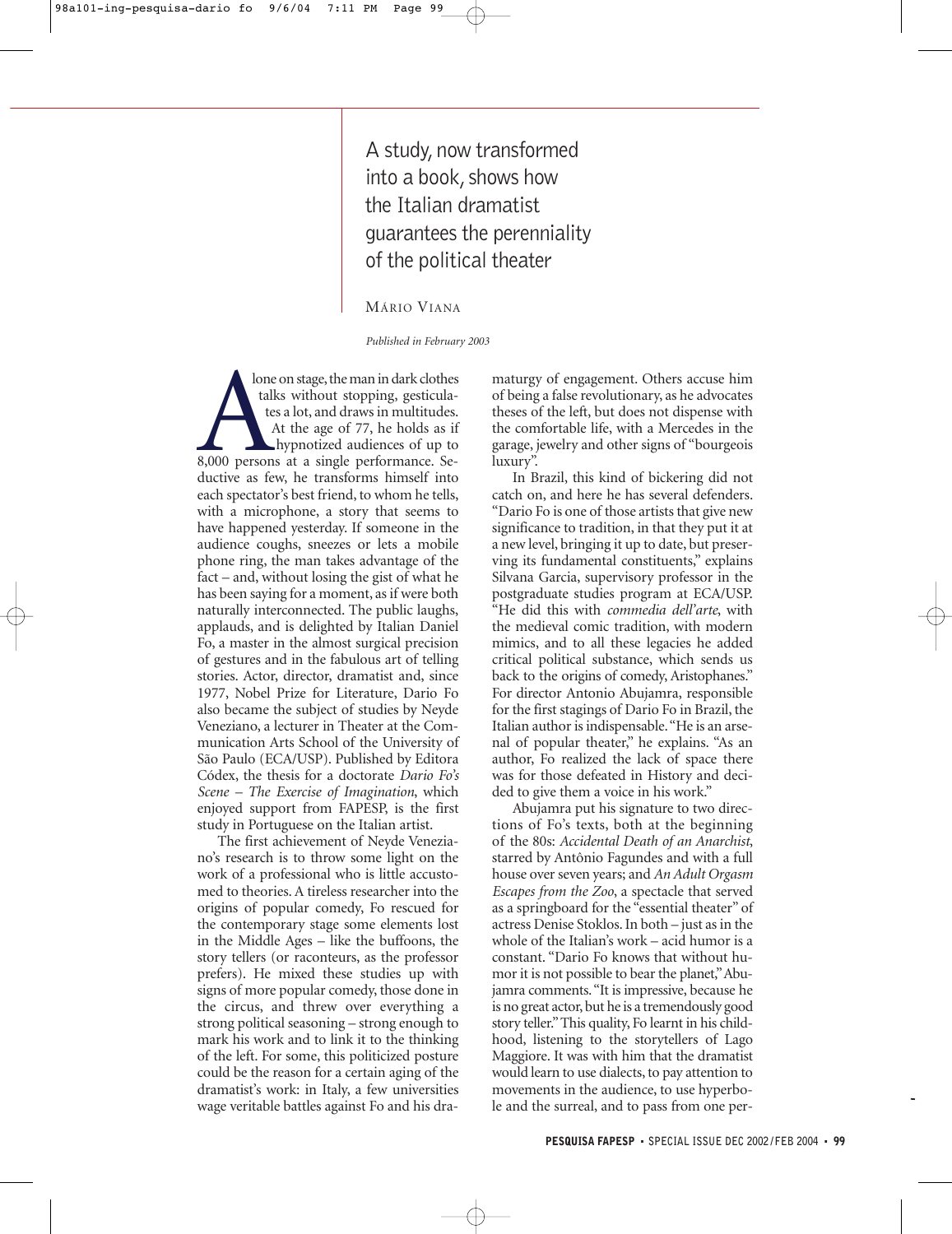sonage to another, even telling a story narrated in the first person.

Perhaps it is there that lies the key to one of the secrets of Fo's permanence. "He researched the history of gestures so deeply that, today, when he is on stage, he transforms the slightest movement into something enormous. He just moves his hand and the entire theater realizes what he is telling," explains Roberto Birindelli, an actor from Rio Grande do Sul. For ten years, Birindelli has been visiting several cities – in Brazil and abroad – presenting the monologue *Il Primo Miracolo*, one of Fo's funniest and most critical texts. In the play, he talks about how Jesus, accompanied by Joseph and Mary, felt out of place when went to play with the children from Egypt. "He talks of racial segregation, of isolation from what is foreign and it is possible to adapt this to any situation," says the actor, who remains alone on stage and represents 21 personages.

his is clearly a Fo method for presenting a spectacle. Although as a director, he knows very well how to use the resourhis is clearly a Fo method<br>for presenting a specta-<br>cle. Although as a di-<br>rector, he knows very<br>well how to use the resour-<br>ces offered by technology, when he goes<br>to the stage Fo prefere a total cleanly to the stage Fo prefers a total cleanliness of elements. Except that, to arrive at this simplicity, he works – and he works a lot. "There isn't any inspirational muse, that comes at night and whispers verses in the dramatist's ear," explains Neyde Veneziano. "It is all technique, a lot of technique, a lot of research." The dramatist receives help from researchers, digests what he reads and assembles a text, which will serve only as a guide for the spectacle. In the process of rehearsals, gestures and voices keep being given life and receive additions at each presentation. "At no moment does Fo reassemble a spectacle the same way he did ten, 15 years ago. He changes it, adapts it, brings it up to date and perpetuates it."

To gestures, Dario Fo adds the refined use of the voice. Born in a country where each city seems to have an accent of its own, Fo realized that a good storyteller captures the voice of each personage in the midst of the people. "Few actors today understand that voice is body, that speaking has a poetic function, and that it only realizes itself with

**Roberto Birindelli in Fo's play Il Primo Miracolo: alone on stage, he interprets 21 personages**

the use of a concrete element, which is sound," says Professor Sarah Lopes, who responds for the chair of Vocal Expression at the Scenic Arts Department of the Arts Institute at Campinas State University (Unicamp). "Dario Fo does this brilliantly. He is a master of the technique of anecdotes, and for that reason he knows how to adapt each spectacle to the region in which it is being presented. Fo is like a musician who masters his instrument and is capable of playing to any rhythm."

The capacity for prospecting the essence of popular comedy and discovering elements of the medieval in the

## THE PROJECT

**Dario Fo's Scene – The Exercise of Imagination**

MODALITY **Postdoctoral grant**

## **SUPERVISION**

**EUGENIA CASINI ROPA – Dipartamento di Musica e Spetacolo from the University of Bologna (Italy)**

## GRANT HOLDER

**NEYDE VENEZIANO – Communications and Arts School at USP**